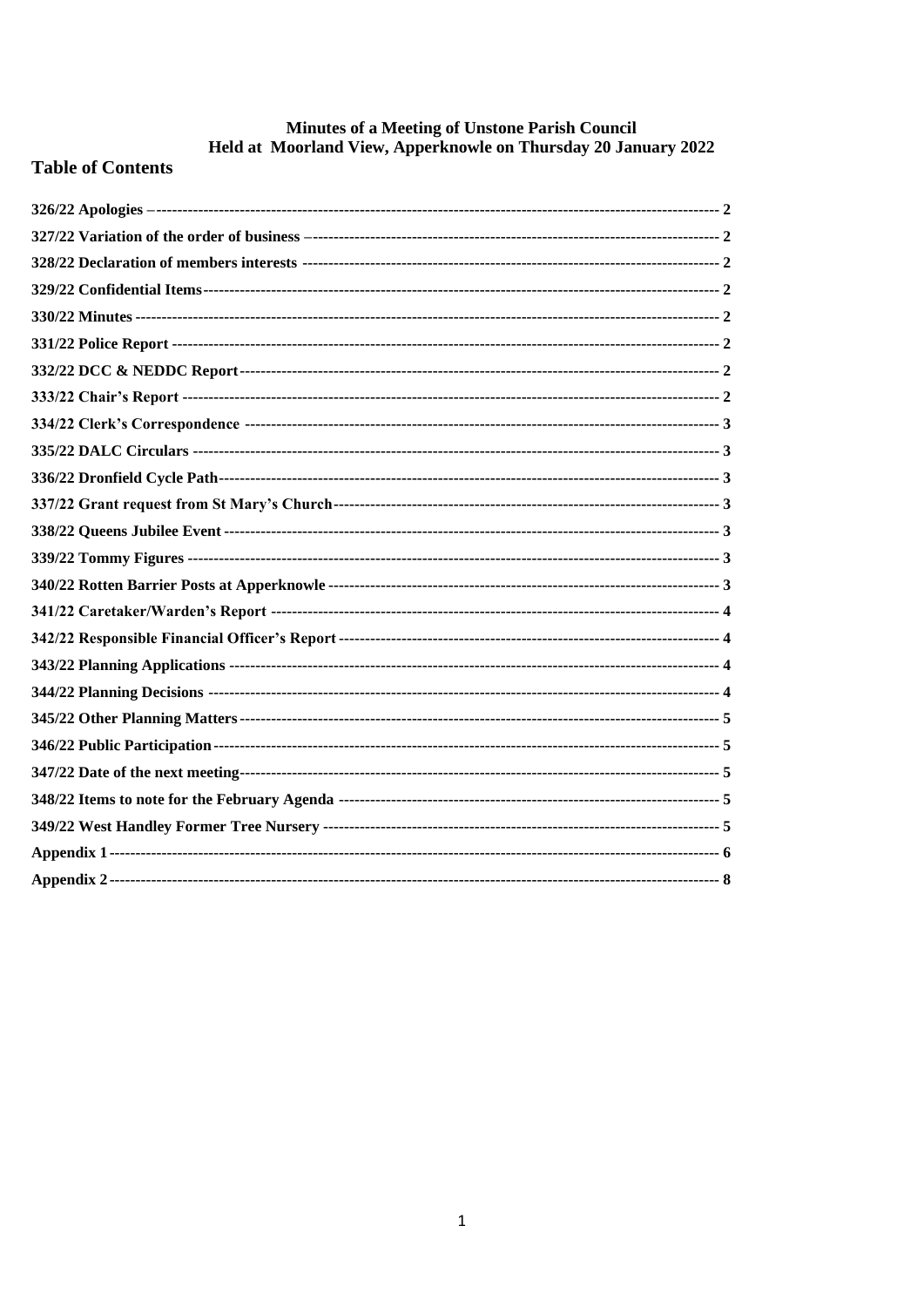#### **Minutes of a Meeting of Unstone Parish Council Held at Moorland View, Apperknowle on Thursday 20 January 2022**

**Present:** Cllr Hopkinson (in the Chair) Cllr Dale, Davison, Land, Lilleyman, Perkins, Rogers and Smith

**In Attendance:** E Smith (Relief Clerk/RFO), M Brown (Caretaker/Warden) and 5 members of the Public

<span id="page-1-0"></span>**326/22 Apologies –** Cllr Hill – illness

<span id="page-1-1"></span>**327/22 Variation of the order of business –** No variations

<span id="page-1-2"></span>**328/22 Declaration of members interests** - No declarations

<span id="page-1-3"></span>**329/22 Confidential Items** – Agenda Item 15 – West Handley Former Tree Nursery

#### <span id="page-1-4"></span>**330/22 Minutes** of the UPC meeting on Thursday 18 November 2021 **RESOLVED** Approved

#### <span id="page-1-5"></span>**331/22 Police Report**

PCSO Flower submitted a report detailing that he had reattended the car wash and readvised them and they are looking for a practical solution. In respect of the parking on Crow Lane there was a site visit with Derbyshire County Council (DCC) which they were going to make some additional signage and lines he believes. The parking wardens have also been notified as well. In respect of the bus stop all lines of enquiry were followed including CCTV and house to house despite one resident naming an individual they refused to make a formal statement unfortunately. This means the Police are unable to take this any further.

PCSO Flowers sent a report detailing the following crimes which were reported in the Parish in November 2021 4 x Violent crime against a person and 1 x Criminal Damage

December 2021 1 x Violent crime against a person, 1 x Public Order and 1 x Vehicle Crime. **RESOLVED** noted report.

#### <span id="page-1-6"></span>**332/22 DCC & NEDDC Report - Cllr Dale reported:**

- 1. **Local Plan –** Local Plan has now been adopted just before Christmas. Cllr Dale explained it was a difficult decision for members to undertake.
- 2. **Fleur De Lys –** Discussion about compound next to the site, NEDDC enforcement officer is talking with the landowners.
- 3. **Parking restriction proposals–** Cllr Dale has spoken to residents from Unstone Parish. DCC will keep Unstone Parish Council posted on plans.
- 4. **Additional Parking Spaces –** The additional parking spaces for residents at Moorland View, New Road and Sharman Close are proceeding now.
- 5. **Dronfield Leisure Centre**  $-\text{\textsterling}1.4m$  grant has been awarded from the Government for green initiatives.
- 6. **TM Travel Number 15 Bus –** Cllr Dale is in touch with the operations manager but due to COVID, staff shortages this has affected the bus service. TM Travel have made some structural changes so this should improve.
- 7. **Burial at Apperknowle –** Cllr Dale investigated the burial on private land at Apperknowle and the landowner does not need to have the burial registered anywhere as long as there is no grave markings at the site.

#### <span id="page-1-7"></span>**333/22 Chair's Report - The Chair reported:**

1. Christmas Party 2021 the Chair reported that £177.00 was raised for Ashgate Hospice.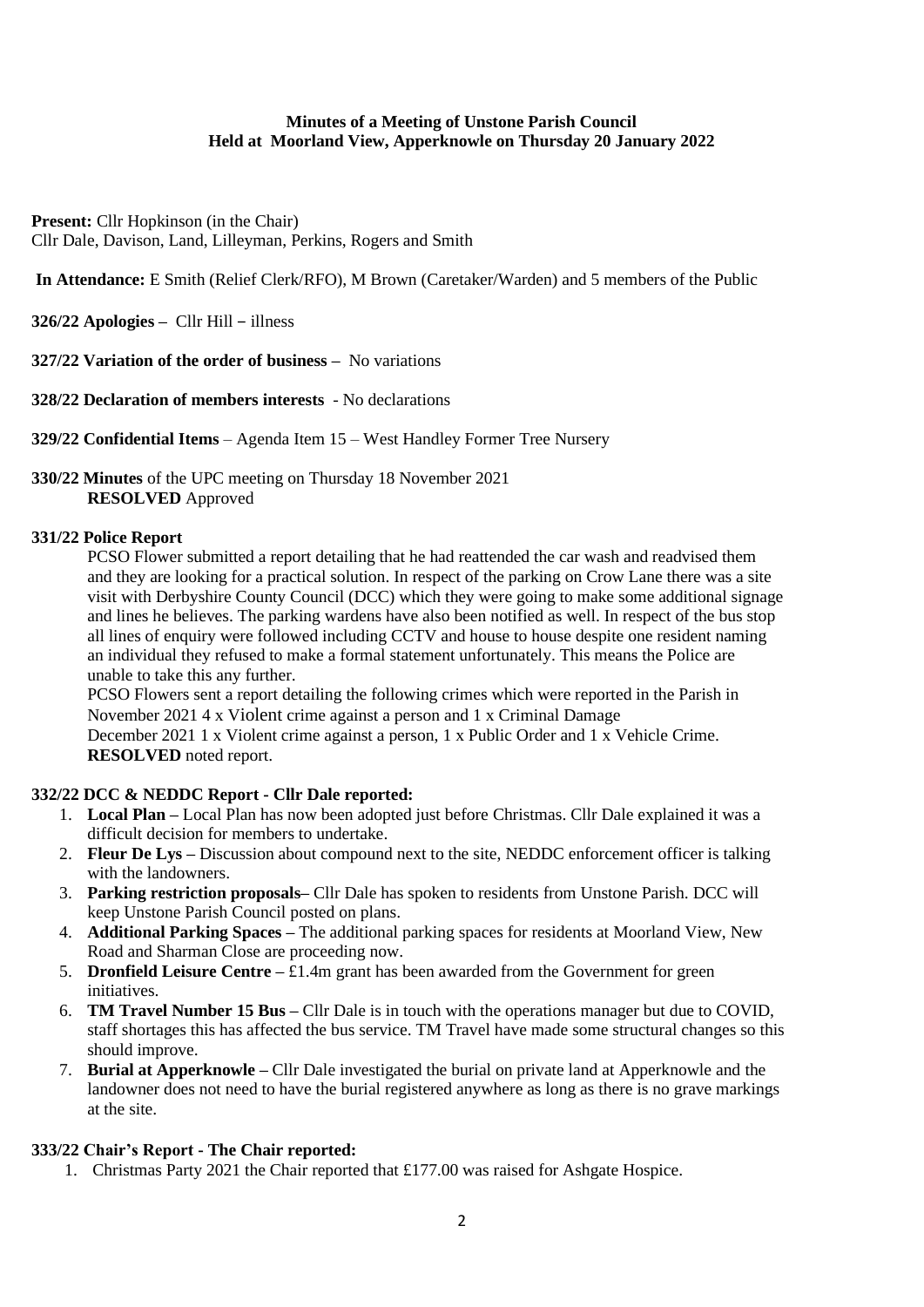Chair thanked the residents who had sent in thank you letters and everyone who helped on the day. The Council thanked Cllr Hopkinson as without her the event would not take place.

**RESOLVED** Clerk to thank St John's Ambulance for attending and send a donation of £50.00. 2. Christmas Party 2022 has been scheduled for 10 December 2022. **RESOLVED** Approved date of 10 December 2022.

#### <span id="page-2-0"></span>**334/22 Clerk's Correspondence**

- 1. Road Closure, Summerley Lower Road, Apperknowle 12 to 14 December 2021 To facilitate emergency gas main repair works - Cadent **RESOLVED** Noted
- 2. NEDDC Leaders Briefing December 2021 **RESOLVED** Noted
- 3. NEDDC Vacancy on Standards Committee **RESOLVED** Noted
- 4. NEDDC Adoption of Local Plan 2014-2034 **RESOLVED** Noted
- 5. DALC Civility and Respect Project Newsletter **RESOLVED** Noted
- 6. HS2 Integrated Rail Plan (IRP) **RESOLVED** Noted
- 7. Peace Funerals Apperknowle Discount **RESOLVED** Clerk had emailed Peace Funerals on several occasions and has not received a response.

#### <span id="page-2-1"></span>**335/22 DALC Circulars**

DALC December and January newsletters had been circulated, copies were available from the Clerk. **RESOLVED** Noted

#### <span id="page-2-2"></span>**336/22 Dronfield Cycle Path**

Clerk has received nothing further from the officer at DCC. **RESOLVED** Noted

#### <span id="page-2-3"></span>**337/22 Grant request from St Mary's Church**

Cllr Smith asked Dronfield Relief in Need to help with the request but there would be no support given at this time.

Cllr Dale stated there was monies available from his DCC grant fund.

**RESOLVED** Award £500 to provide plants and materials for a Queens Jubilee Memorial Garden. Church Warden to come back to the March Council meeting with costings.

#### <span id="page-2-4"></span>**338/22 Queens Jubilee Event**

Cllr Dale stated there was £1,500 potentially available for the Queens Jubilee Event. **RESOLVED** Agreed the grant to St Mary's Church of £500 towards the Queens Jubilee Memorial Garden. Cllr Hopkinson to investigate events to take place over the bank holiday weekend.

#### <span id="page-2-5"></span>**339/22 Tommy Figures**

Cllr Rogers had nothing to report at this stage due to the Christmas Festivities. **RESOLVED** Deferred to the next Council meeting.

#### <span id="page-2-6"></span>**340/22 Rotten Barrier Posts at Apperknowle**

Caretaker reported that the barriers are rotten and need replacing. The caretaker stated he would need help with the work and would need some equipment to undertake the works necessary. **RESOLVED** Councillors would provide the tools required and would help if necessary.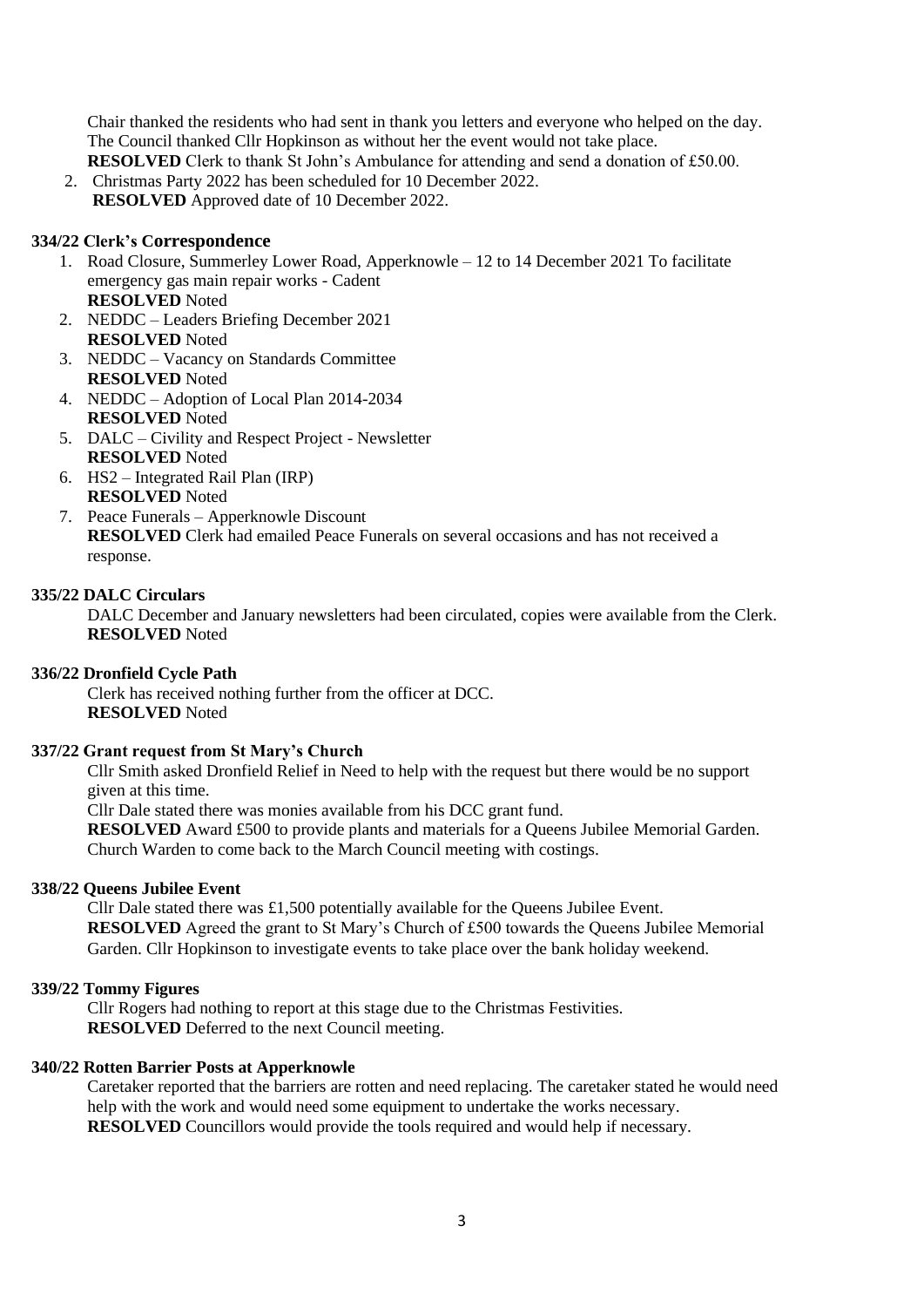#### <span id="page-3-0"></span>**341/22 Caretaker/Warden's Report**

- 1. Repair to the gents' toilets. Auto syphon had gone into overhead tank. Managed to source a part and repair without the need for a plumber.
- 2. Had to call ASI to repair CCTV.
- 3. Roller Shutter Company still no date for installation of roller shutter.
- 4. Floor machine was serviced by Killis cleaners. New roller brush installed.
- 5. Routine checks on all grit bins, dog bins, bus shelters, benches around the parish
- 6. Routine inspections and litter picks at all play areas
- 7. Routine clearing of leaves at Sharman play area
- 8. Routine cleaning of bus shelters
- 9. Repair broken shackle on swings at St John's play area
- 10. Removal of offensive graffiti on bench at Brierley Park play area
- 11. Replaced broken lock on gates at Whittington play area
- 12. Fly tipping at Hundall Lane/Crow Lane reported to NEDDC
- 13. Mowers have been serviced by Broadfield Mowers. Ride on did not need any work but the walk behind mower needed two new wheels.
- 14. Phenolic ply boards cut to size for the last notice board that needed changing.
- 15. Reported moles to pest control at Whittington Lane play area.
- 16. Grit bin at Hundall working with DCC to find the best location. **RESOLVED** Noted

#### <span id="page-3-1"></span>**342/22 Responsible Financial Officer's Report**

- 1. The RFO's payment list for December 2021 totalling £6,483.50 and January 2022 totalling £11,289.39 had been circulated to Councillors (Appendix 1) **RESOLVED** approved
- 2. The bank reconciliation up to 30 November 2021 and 31 December 2021 had been circulated to Councillors (Appendix 2)
	- **RESOLVED** approved
- 3. CCTV at Whittington Lane Play Area RFO reported the cabinet and base of the tower had now been installed. Western Power had completed installing the cabling to the cabinet this week. We are just awaiting an installation date of the meter from British Gas.

### **RESOLVED** Noted

4. To obtain Secretary of State's approval for the proposed borrowing for a replacement Council vehicle.

**RESOLVED** Approved purchasing Transit 350 vehicle at a cost of £36,313.25 (excluding vat) this would be over a 4 year term at 0% interest. It was resolved to seek approval of the Secretary of State for Levelling Up, Housing and Communities to apply for a loan sanction of £30,457.00 over the borrowing term of 4 years for purchase of a new van for the Council. The annual loan repayments will come to £7,614.24. It is not intended to increase the Council tax precept for the purpose of the loan repayments.

#### <span id="page-3-2"></span>**343/22 Planning Applications**

NED 21/01336/FLH – Application for retention of garage and conversion to 2 garages at Top Farm, Ash Lane, Summerley.

**RESOLVED** No comments made

#### <span id="page-3-3"></span>**344/22 Planning Decisions**

NED 21/0098/FLH – Application for the conversion of existing storage building to accommodation ancillary to the dwelling house at Elmwood House, Snowdon Lane, Troway – **Refused – 25 November 2021**

NED 21/01162/FLH – Application for part demolition to rear, rebuild to two-storeys with additional two-storey rear extension, single storey garage and store, conversion of existing garage, new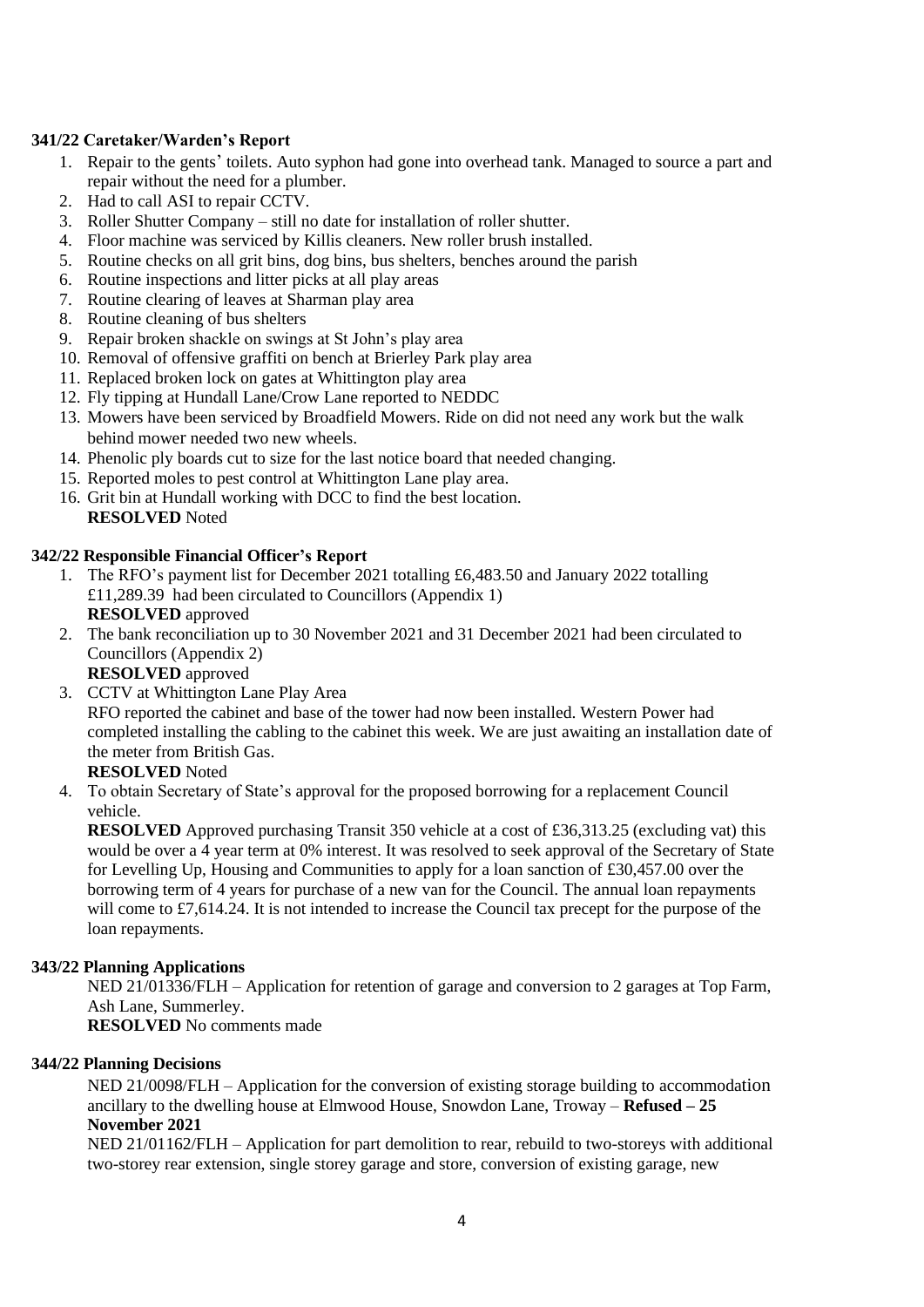boundary wall and access gates at The Cornerstone, Main Road, Unstone – **Refused – 23 November 2021**

**RESOLVED** to note

#### <span id="page-4-0"></span>**345/22 Other Planning Matters**

DCC – HMT/32606246 – Initial proposal for Road Traffic Regulation Order – Closing date for comments 31/12/2021

**RESOLVED** No comments made

DCC – Proposed footpath diversion FP37 Parish of Unstone – extension requested for closing date until after this meeting – approved.

**RESOLVED** Clerk to send in objection from the Council concerning the diversion of the footpath due to the diversion being unnecessary due to the number of cows that could be grazed in the size of the field and danger of the new road access to walkers as traffic moves at a fast pace on this road and it is narrower in that location.

Planning Appeal decision of a householder application at Ouzlebank Farm, Highgate Lane, Dronfield 20/00971/FLH – Application for a single storey extension to detached dwelling. Decision is that the appeal is dismissed.

#### **RESOLVED** to note

14-16 High Street, Apperknowle Self build proposals

**RESOLVED N**o comments made

Land Adjacent to Top Farm, Ash Lane, Summerley, Apperknowle – Street Naming Consultation **RESOLVED** suggested Ash Close

#### <span id="page-4-1"></span>**346/22 Public Participation**

A member of the public asked if the additional parking spaces in Unstone would be marked out. **RESOLVED** Cllr Dale will investigate if the parking spaces will be marked out.

<span id="page-4-2"></span>**347/22 Date of the next meeting** was confirmed for Thursday 17 February 2022 at 7pm

#### <span id="page-4-3"></span>**348/22 Items to note for the February Agenda**

Dronfield Burial Committee

#### **That in view of the confidential nature of the business about to be transacted, a resolution to exclude the Press and Public from the meeting in accordance with the Public Bodies (Admission to Meetings) Act 1960, s1, in order to discuss these items has been resolved.**

#### <span id="page-4-4"></span>**349/22 West Handley Former Tree Nursery**

A member of the public wrote in to query the site at West Handley and asked if planning permission had been granted to change the use of this site.

**RESOLVED** NEDDC confirmed that no planning permissions have been granted for this land (either by NEDDC or DCC), so any material use of the land other than in connection with a nursery business would be unauthorised.

The meeting closed at 8.00pm

Chair's signature………………………………………………………………………17 February 2022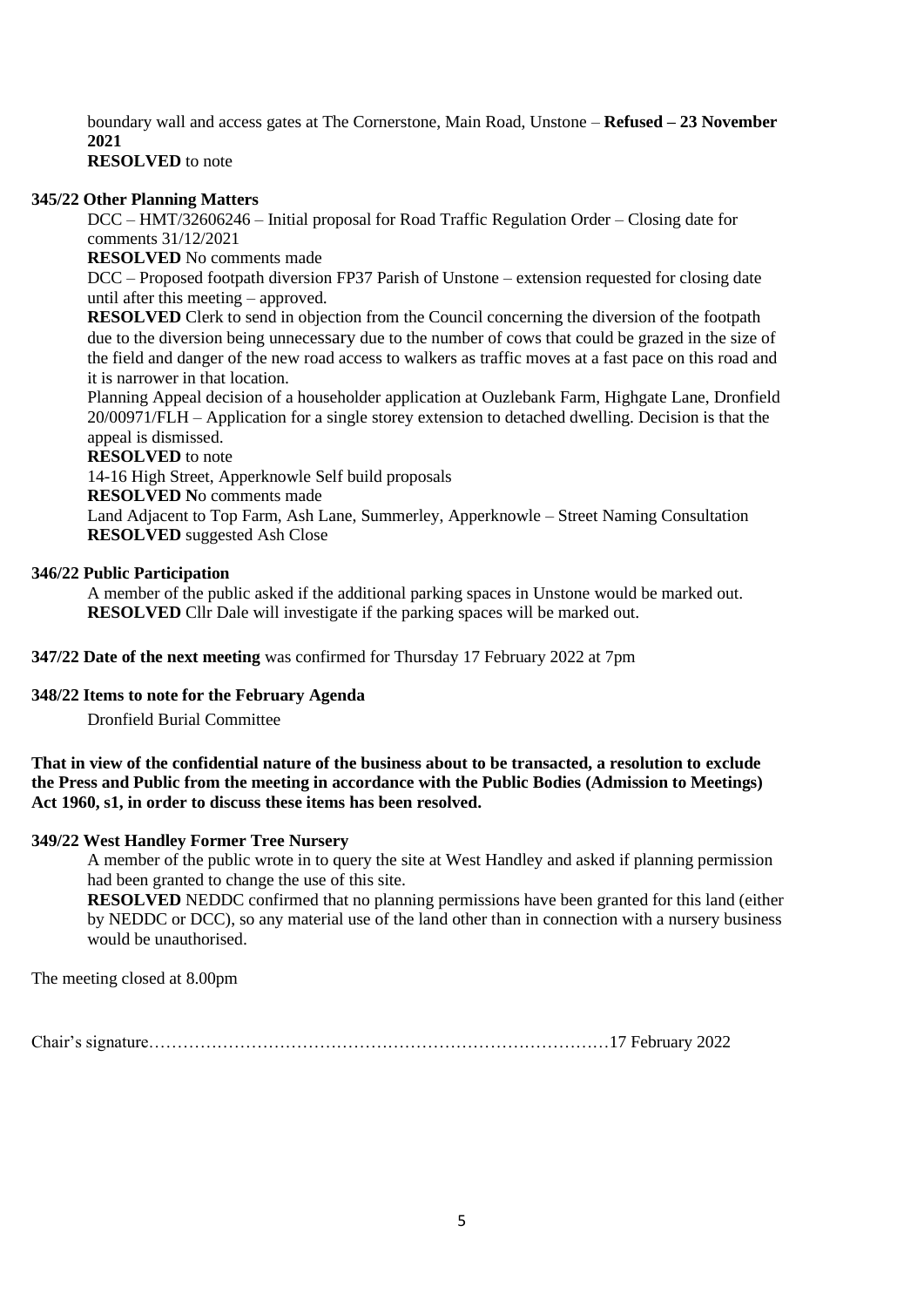<span id="page-5-0"></span>

| <b>Appendix 1</b><br><b>December</b> | <b>Cheque Requests</b> |                                                              |               |         |              |
|--------------------------------------|------------------------|--------------------------------------------------------------|---------------|---------|--------------|
|                                      | <b>Payee</b>           | <b>Details</b>                                               | <b>Amount</b> | Vat Rec | <b>Total</b> |
| D/D                                  | Leasys                 | Van HP Charge 21/SAP/00011835                                | £17.72        | £3.54   | £21.26       |
| D/D                                  | Leasys                 | Van HP Charge 21/SAP/00129181                                | £265.89       | £53.17  | £319.06      |
| D/D                                  | <b>NEDDC</b>           | <b>Trade Waste Collections</b>                               | £38.09        | £0.00   | £38.09       |
| D/D                                  | <b>British Gas</b>     | Electric Bill (29/10 to 11/11/2021)                          | £11.49        | £0.57   | £12.06       |
| D/D                                  | <b>British Gas</b>     | Gas Bill (08/10 to 06/11/2021)                               | £78.80        | £3.94   | £82.74       |
| D/D                                  | <b>Nest</b>            | <b>Pension Contributions December 2021</b>                   | £93.01        | £0.00   | £93.01       |
| S/O                                  | <b>Wish Computers</b>  | Web site management<br>Gloves, Sacks, Wipes, Dispenser & Tea | £23.00        | £0.00   | £23.00       |
| <b>BACS</b>                          | <b>NT Killis</b>       | Towels                                                       | £126.41       | £25.28  | £151.69      |
| <b>BACS</b>                          | <b>ASI Security</b>    | Annual Charge Alarm & CCTV                                   | £260.00       | £52.00  | £312.00      |
| <b>BACS</b>                          | New Leaf               | <b>Autumn Bedding &amp; Compost</b>                          | £47.58        | £9.52   | £57.10       |
| <b>BACS</b>                          | <b>DCS Cleaning</b>    | <b>Cleaning Cover at Hall</b>                                | £153.80       | £30.76  | £184.56      |
| <b>BACS</b>                          | <b>Whiston Connect</b> | <b>Emergency Light Repair</b>                                | £95.00        | £0.00   | £95.00       |
| <b>BACS</b>                          | North Wingfield PC     | <b>Winter Bedding Plants</b>                                 | £150.00       | £30.00  | £180.00      |
| <b>BACS</b>                          | <b>NEDDC</b>           | Playground Inspection                                        | £160.00       | £32.00  | £192.00      |
| Cash                                 | Singer                 | <b>Christmas Party 2021</b>                                  | £150.00       | £0.00   | £150.00      |
| <b>BACS</b>                          | <b>ASI Security</b>    | Repair on CCTV at Hall                                       | £147.99       | £29.60  | £177.59      |
| Cash                                 | Posh hand car wash     | Van Wash 18/11/2021                                          | £10.00        | £0.00   | £10.00       |
| <b>BACS</b>                          | <b>Western Power</b>   | <b>CCTV Whittington Lane</b>                                 | £103.27       | £20.65  | £123.92      |
| <b>BACS</b>                          | <b>ED Steel</b>        | Cloths, Meths, Brushes, Slug Pellets etc                     | £38.49        | £7.75   | £46.24       |
| <b>BACS</b>                          | <b>Ashley Travel</b>   | Coach                                                        | £300.00       | £0.00   | £300.00      |
| <b>BACS</b>                          | Miscellaneous          | Payroll December 2021                                        | £3,106.87     | £30.65  | £3,137.52    |
| <b>BACS</b>                          | <b>HMRC</b>            | Payroll December 2021                                        | £776.66       | £0.00   | £776.66      |
|                                      |                        | <b>December 2021 Payments Total</b>                          | £6,154.07     | £329.43 | £6,483.50    |

# $6\phantom{a}$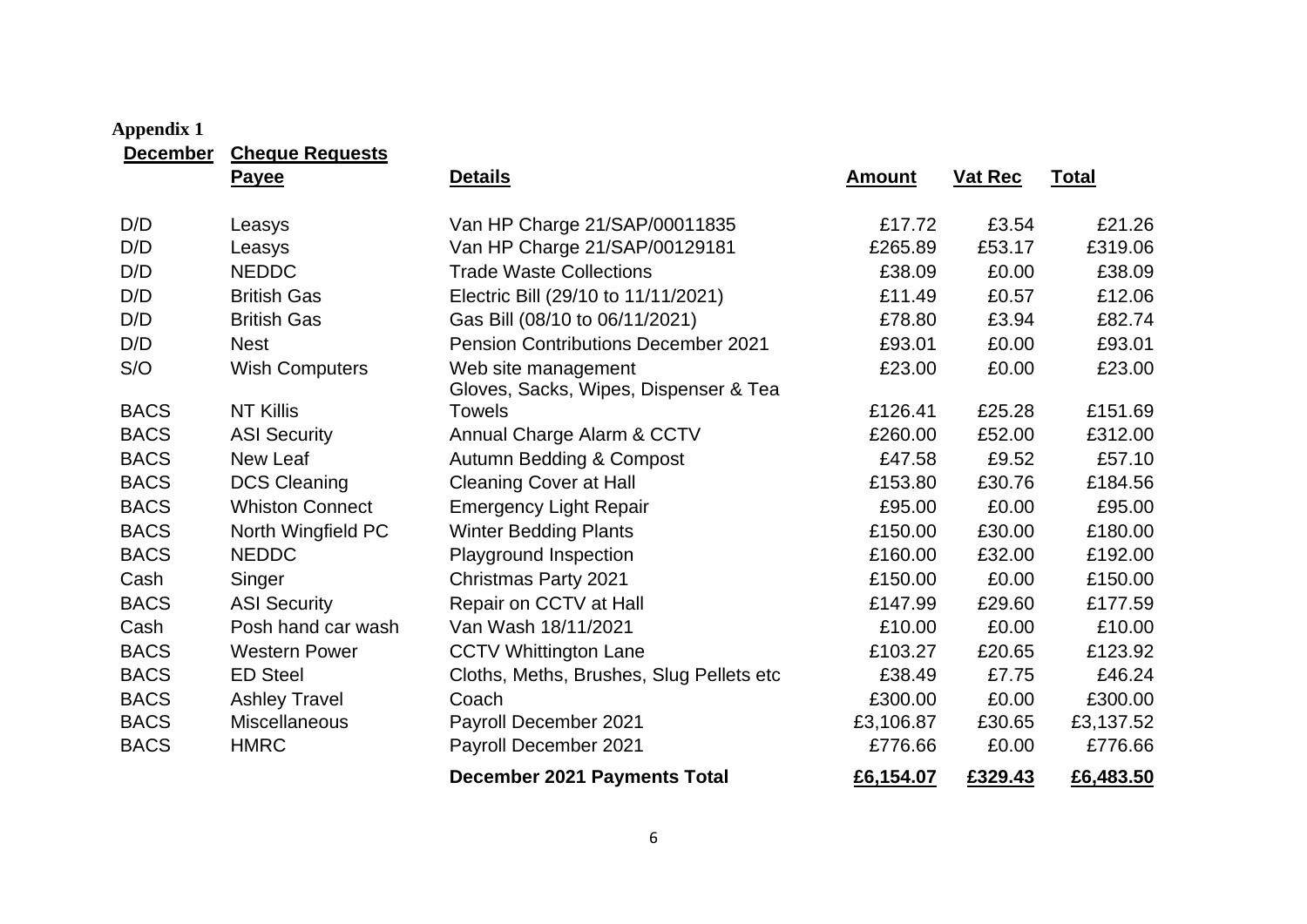| <b>January</b> | <b>Cheque Requests</b>      |                                          |               |                |              |
|----------------|-----------------------------|------------------------------------------|---------------|----------------|--------------|
|                | <b>Payee</b>                | <b>Details</b>                           | <u>Amount</u> | <b>Vat Rec</b> | <u>Total</u> |
| D/D            | Leasys                      | Van HP Charge 22/SAT/00003421            | £265.89       | £53.17         | £319.06      |
| D/D            | <b>NEDDC</b>                | <b>Trade Waste Collections</b>           | £38.09        | £0.00          | £38.09       |
| D/D            | <b>Unity Trust</b>          | <b>Bank Charge</b>                       | £18.00        | £0.00          | £18.00       |
| D/D            | <b>British Gas Lite</b>     | Electric Bill (12/11/2021 to 13/12/2021) | £54.73        | £2.74          | £57.47       |
| D/D            | <b>British Gas</b>          | Gas Bill (07/11/2021 to 07/12/2021)      | £116.17       | £5.80          | £121.97      |
| D/D            | <b>Nest</b>                 | Pension Contributions January 2022       | £93.01        | £0.00          | £93.01       |
| D/D            | <b>Unity Trust</b>          | Xmas Party, Fuel, Service & Plants       | £710.03       | £91.97         | £802.00      |
| D/D            | Chubb                       | <b>Extinguishers</b>                     | £207.29       | £41.46         | £248.75      |
| D/D            | Chubb                       | <b>Powder Extinguisher Service</b>       | £76.79        | £15.36         | £92.15       |
| D/D            | Chubb                       | Foam Extinguisher Service                | £2.69         | £0.54          | £3.23        |
| S/O            | <b>Wish Computers</b>       | Web site management                      | £23.00        | £0.00          | £23.00       |
| 300264         | <b>Royal British Legion</b> | Wreath                                   | £17.00        | £0.00          | £17.00       |
| <b>BACS</b>    | J R Byard                   | <b>Empty Septic Tank - Hall</b>          | £300.00       | £60.00         | £360.00      |
| <b>BACS</b>    | <b>NEDDC</b>                | Emptying Dog Bins (July-Sep 2021)        | £877.50       | £175.50        | £1,053.00    |
| <b>BACS</b>    | Sorted 4 Safety             | <b>Trousers Thor Mens Black</b>          | £24.99        | £5.00          | £29.99       |
| <b>BACS</b>    | <b>Alfred Dunhams</b>       | <b>Rock Salt</b>                         | £51.80        | £10.36         | £62.16       |
| <b>BACS</b>    | <b>ASI Security</b>         | <b>CCTV Whittington Lane</b>             | £3,657.80     | £731.56        | £4,389.36    |
| <b>BACS</b>    | <b>ED Steel</b>             | De-icer & Screen Wash                    | £9.13         | £1.82          | £10.95       |
| <b>BACS</b>    | <b>Miscellaneous</b>        | Payroll January 2022                     | £2,824.34     | £0.00          | £2,824.34    |
| <b>BACS</b>    | <b>HMRC</b>                 | Payroll January 2022                     | £725.86       | £0.00          | £725.86      |
|                |                             | <b>January 2022 Payments Total</b>       | £10,094.11    | £1,195.28      | £11,289.39   |